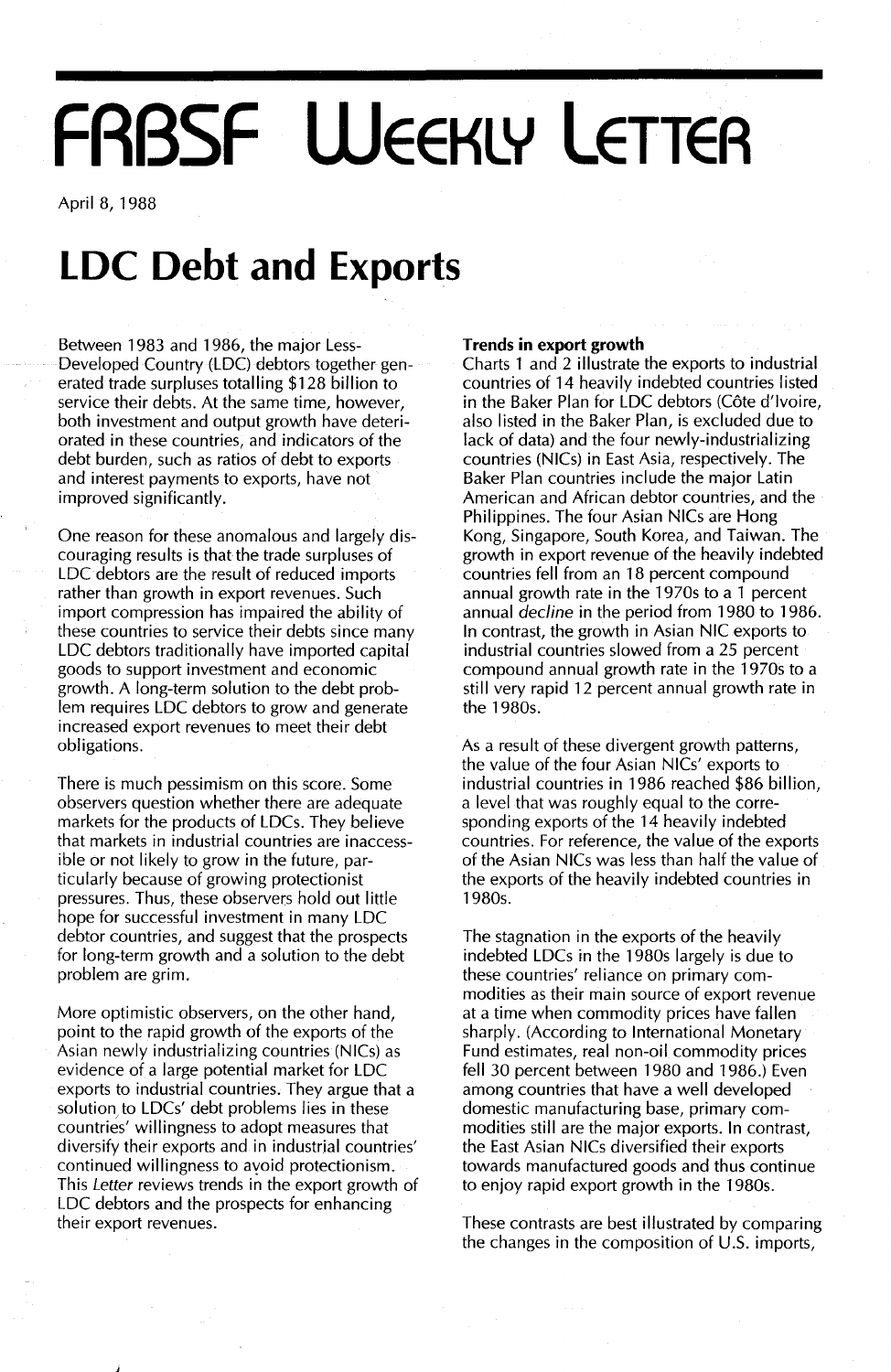## **FRBSF**

which have been the major source of growth in world trade in the 1980s, with the composition of the exports of an East Asian NIC and a heavily indebted country. In 1985, the share of primary commodities (excluding fuels) in U.S. imports was 12 percent, down from 39 percent 20 years earlier. The share of machinery and transport equipment rose 24 percentage points over the period, to 38 percent. Such manufactured goods, particularly office equipment, account for a major part of U.S. import growth in the 1980s.

The change in South Korea's exports over the period between 1965 and 1985 showed a corresponding shift in composition. Primary commodities fell from 25 percent to 5 percent of total exports, and the share of machinery and transport equipment rose from 3 to 36 percent. Clearly, Korea has diversified towards areas of greatest demand.

In contrast, although Argentina had a much more developed manufacturing base than Korea in 1965, by 1985 primary commodities still constituted 77 percent of Argentina's exports, and machinery and transport equipment had only a 5 percent share. Of course, given its comparative advantage, Argentina, like the U.s., always will be a major exporter of primary commodities. However, Argentina's export performance - and that of other major LDC debtors - would have been far superior if it also had diversified its export base to include those sectors where world demand was growing most rapidly.

#### **Import substitution policies**

The inability of major LDC debtors to diversify into manufacturing exports is not accidental; it is the result of trade, tax, and pricing policies that have encouraged domestic production that substitutes for imports in these countries. By protecting domestic firms and limiting external competition, these import substitution policies have prompted the development of domestic manufacturing sectors that are unable to compete in world markets. South Korea and Taiwan also have protected their domestic manufacturing sectors, but they have encouraged producers to face the test of competition in world markets to a much greater extent.

Since the unfavorable export performance of heavily indebted countries in the 1980s largely is the result of economic policies that discouraged the diversification of their export bases, and not the result of stagnant world markets, such LDCs have an opportunity to effect a major improvement in their economic conditions. If they were to adopt policies to encourage the international competitiveness of their manufacturing sectors, they would produce an environment conducive to investment and growth by encouraging capital inflows that would enable them to overcome their present difficulties.

#### **Do markets for tDe exports exist?**

One major question is whether the markets of industrial countries are likely to remain open, and whether these markets are sufficiently large to accommodate growing manufacturing exports of LDC debtors. A source of uncertainty is the extent to which the expected reduction in the U.S. trade deficit will lead to a decline in the exports of LDC debtors. There are at least three reasons to believe that in spite of a reduction in the U.S. trade deficit, there is room for LDC debtors to expand their manufacturing exports.

First, it is in the interests of industrial countries to promote economic expansion and export growth in debtor countries. There are economic, as well as political, reasons for encouraging LDC debtors to solve their debt problems. Growth in LDC economies will stimulate demand for the exports of industrial countries to debtor countries. Economic expansion among debtor countries may also contribute to a reduction in the U.s. trade deficit. Part of the reason that the U.S. trade deficit mushroomed in the 1980s is that traditional U.S. export markets in Latin America stagnated during this period.

Second, the penetration of LDC debtors in the manufacturing sector of industrial countries currently is not all that large, so there is room for growth in this area. Even after taking the rapid growth in the exports of the NICs into account, the share of developing country exports in the markets for manufactures of industrial countries was only 2.3 percent in 1983. In addition, even among the Asian NICs, the range of manufacturing products exported to industrial countries is fairly limited, suggesting a fairly wide scope for further diversification. Thus, there appears to be plenty of room for an increase in exports, particularly to Japan and West Germany, as these countries thus far have absorbed only a small proportion of LDC exports.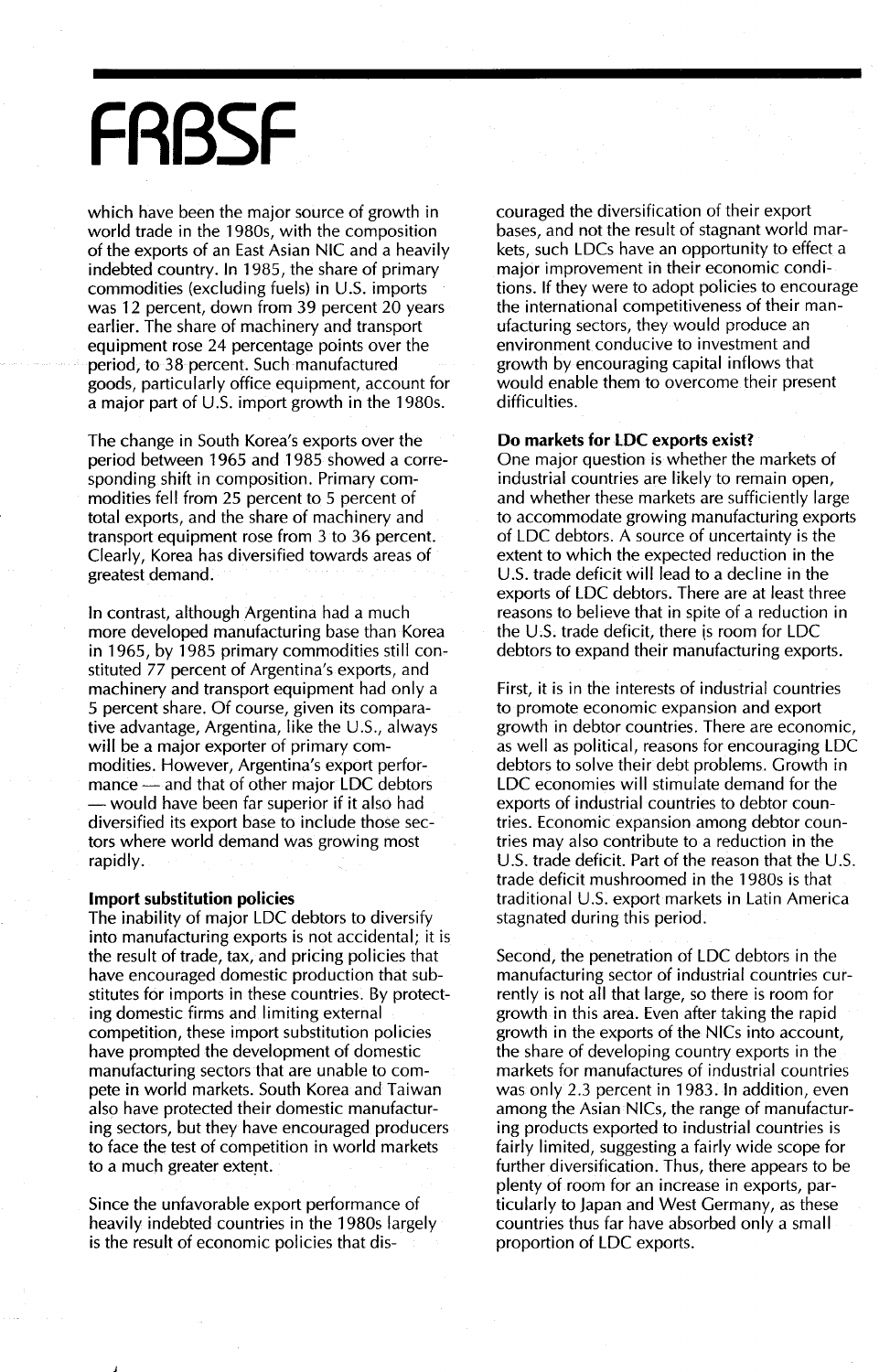

Third, as a result of the appreciation of their currencies in recent years, the export-led growth of Japan and Germany in the 1980s probably is at an end, at least in the near future. LDC debtors that adopt appropriate trade and exchange rate policies may be able to claim some of the shares relinguished by Japan and Germany in world markets. LDC debtors also may be able to increase their shares of world exports if the rapid growth in the exports of the Asian NICs slows down. But even if this rapid growth continues for some time, the Asian NICs are potential markets for the exports of LDC debtor countries, as well as potential competitors.

#### **Emphasis on exports**

This analysis suggests that there is significant scope for debtor countries to increase their share in the future growth of world exports. As a result, debtor countries may be well advised to shift away from policies that protect domestic industries from competition with imports towards policies that will make investment in a



diversified export sector attractive. Aside from generating additional export revenue, appropriate trade policies in LDCs may encourage capital inflows. For example, the yen appreciation has encouraged Japanese firms to shift production from Japan to LDCs (and to the U.S.) for export to industrial countries. By continuing to attract some of the direct investment capital leaving industrial countries, LDC debtors can enhance their productive capacity and increase their shares in world exports. Capital inflows also would alleviate the short term liquidity problems faced by LDC debtors in meeting their external obligations.

Export-oriented economic policies likely will enhance the repayment capacity of debtor countries, reduce the burden of servicing their debts, and improve the competitiveness of their manufacturing sectors. These considerations are likely to be important components of any longrun solution to the LDC debt problem.

#### **Ramon Moreno**

Opinions expressed in this newsletter do not necessarily reflect the views of the management of the Federal Reserve Bank of San Francisco, or of the Board of Governors of the Federal Reserve System.

Editorial comments may be addressed to the editor (Barbara Bennett) or to the author. . . . Free copies of Federal Reserve publications can be obtained from the Public Information Department, Federal Reserve Bank of San Francisco, P.O. Box 7702, San Francisco 94120. Phone (415) 974-2246.